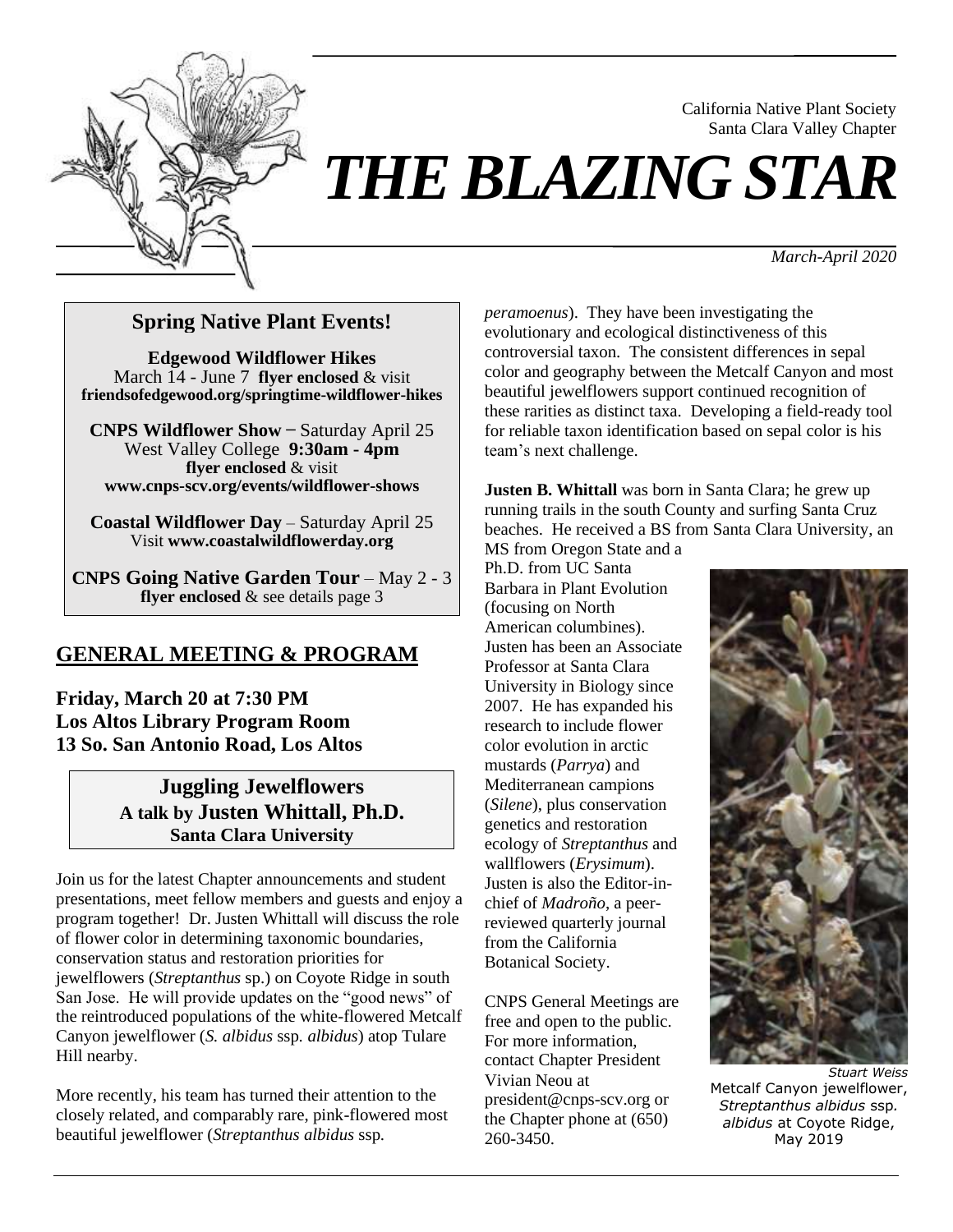**Directions:** From Foothill Expy., travel ½ mile on San Antonio Rd. towards the Bay, cross Hillview and turn right into the driveway; the library is on the left. From El Camino, travel towards the hills on San Antonio Rd., cross Edith and turn left into the unmarked driveway just before Hillview. The sign on San Antonio Rd. reads "Civic Center, Library and History Museum." Enter through the lobby of the main entrance.

# **CHAPTER ACTIVITIES**

# **CNPS SCV Nursery at Hidden Villa**

Come help propagate plants for our future plant sales by volunteering at one of our nursery work sessions, **every Wednesday from 11am to 2pm.** Bring garden gloves, sunhat, liquids and your lunch if you like. Other tools will be provided at the nursery. Knowledge of plants is not necessary; your willingness to help is all that's required.

Our next **Monthly Member Sales** will be held on **Wednesdays, March 4th** and **April 1st, from 11am to 2pm.**

An inventory of available plants will be updated before each sale. Visit **[www.cnps-scv.org/plant-sale](http://cnps-scv.org/plant-sale)**.

**Directions:** Hidden Villa is located at 26870 Moody Road west of Foothill College. From I-280 in Los Altos Hills, take the Moody Road exit and head west. Two miles west of Foothill College, look for the Hidden Villa sign and driveway on the left. Proceed over the bridge and park in the Dana Center parking lot to your right. Continue walking a short distance on that road and you will see the CNPS SCV Nursery ahead of you, just past the Dana Center building. Parking is free while volunteering or attending a CNPS sale.

### **Gardening with Natives: Profound Loss**

Gardening with Natives (GWN), a special interest group within the Chapter, includes beginning and seasoned native plant gardeners, along with landscape architects and designers. GWN offers free talks throughout the year at public libraries in San Mateo and Santa Clara counties.

It is with profound sadness that we inform our membership that our beloved friend, colleague and extraordinary volunteer, **Sherri Osaka**, passed away on February 10 from cancer. She fought this disease for more than six years, all the while scheduling, finding speakers, advertising and coordinating with many volunteers and library staff to make the magic of 30-40 talks a year for Gardening with Natives

happen. She did this while maintaining a busy practice as a Landscape Architect designing native plant gardens for homeowners and municipalities. Sherri will be greatly missed!

We are left with broken hearts and a need to replace the irreplaceable. We are forming a committee to decide how we can continue with these very informative and valuable talks at our local libraries. **If you would like to help with the effort**, or if you would like to volunteer as a host for talks at a local library, please email president@cnpsscv.org.

Any GWN talks that we can schedule will be announced on our Chapter website, at **[www.cnps-scv.org](http://www.cnps-scv.org/)**. You may sign up to receive GWN forum emails using the form on the GWN page, **[www.cnps-scv.org/gwn](http://www.cnps-scv.org/gwn)**.

# **Keying with Natives**

Join us as we learn and practice methods of identifying the native plants of our region (aka keying). We use the current edition of *The Jepson Manual* as well as other plant guides, and we have copies to share. Bring your own favorite guide, a hand lens and samples of plants that you want to ID. Microscopes will also be available.

The upcoming meeting dates are **Fridays, February 28, March 27 and April 24, from 6:30 - 8:30pm**. In **February** we will look at "Conifers of the Bay Area." Participants can bring their own conifer samples or examine ones the leaders will provide.

We meet at the Peninsula Conservation Center (PCC), 3921 E. Bayshore Road in Palo Alto. For more information please contact Joe Cernac at joecernac@sbcglobal.net or (408) 292-5465.

**Directions to the PCC:** From Hwy. 101 take the San Antonio Rd. exit and head north. Take the next left onto East Bayshore, which will curve left then right. Take the next right onto Corporation Way. The entrance to the PCC parking lot is the first driveway on the left. The conference rooms are on the first floor.

### **Photography Group**

Our Photography Group is a great place to meet other native plant enthusiasts while improving your photographic skills and learning more about our native plants. We announce activities to our online discussion group (**[groups.io/g/CNPS-SCV-Photography](https://groups.io/g/CNPS-SCV-Photography)**), so if you'd like to receive updates, please join via the web interface or by email. Learn more by visiting the Photo Group page at our website: **[www.cnps-scv.org/photography.](http://www.cnps-scv.org/photography)**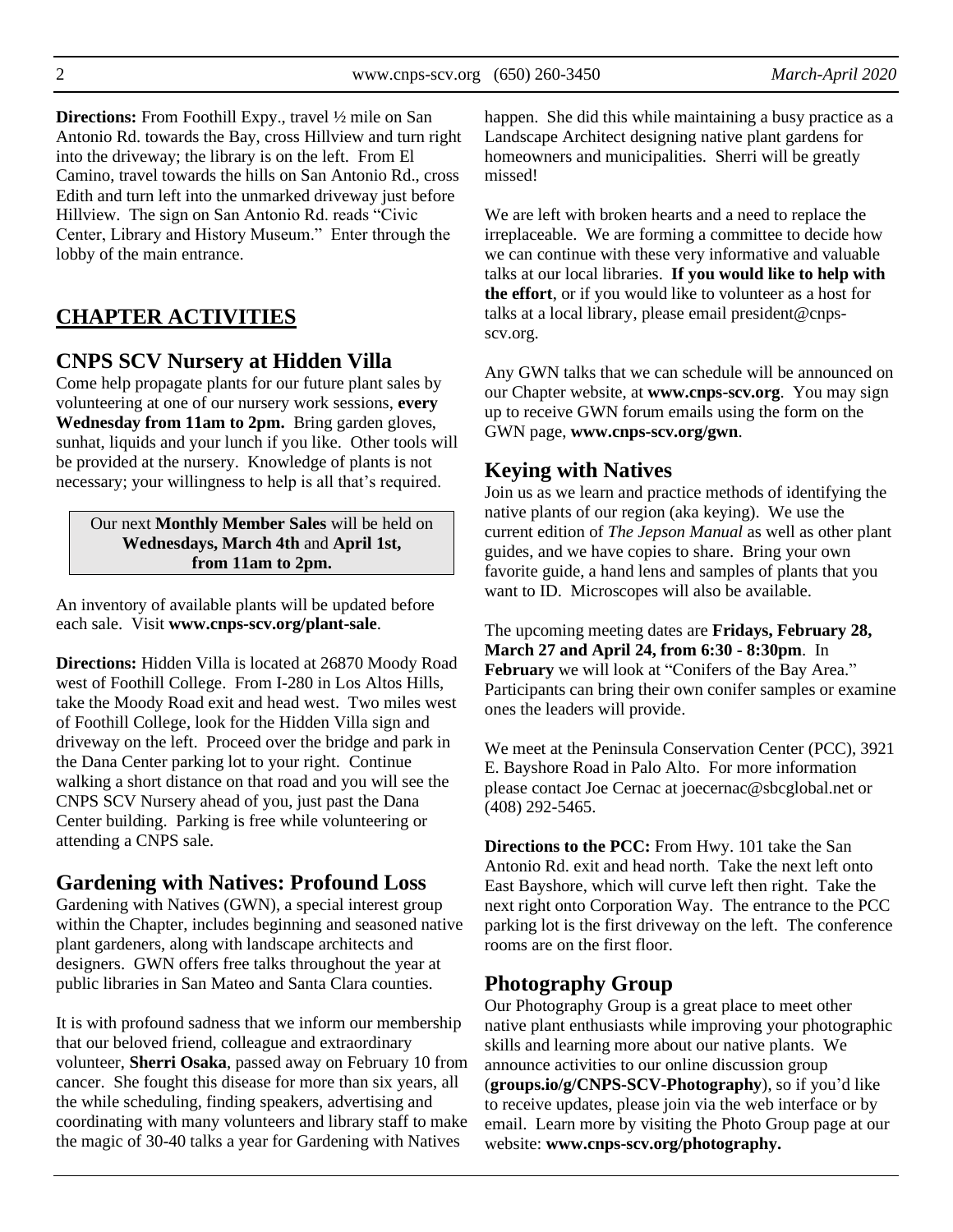**Going Native Garden Tour Saturday & Sunday, May 2 & 3 from 10am - 4pm**



Stephen Rosenthal showing his San Jose foothills garden on the Tour in May 2019

There's a growing understanding of the importance of native plants in our environment, so visiting gardens and bringing others along to witness their beauty and habitat value may be one of the most powerful individual efforts we can make to inspire ourselves and others to add native plants to our yards. "Most native insects cannot, or will not, eat alien plants. When native plant species disappear or are replaced by alien exotics, the insects disappear, thus impoverishing the food source of birds and other animals."

̶ Doug Tallamy in *Bringing Nature Home*

following year I moved to California, and I had to learn a whole new set of native plants. As I gradually transformed my sterile yard of lawn and sorry-looking azaleas and escallonia, I observed that with every native shrub I planted, noticeably more birds appeared in the yard.

I joined CNPS, attended the Going Native Garden Tour and then started working on the Tour to help spread the word. My whole yard is now 90% native and it's full of lizards as well as birds. When I weed quietly the birds start scuffling the mulch almost close enough to touch. I have learned more: I leave the fallen leaves for mulch, only removing the ones on my paths. Some of my clippings go into a woodpile for wildlife. I see birds working around it, looking for insects. I have a quiet fountain that birds and insects use for water. The yard is no longer perfectly manicured, but the birds and insects are its ornament. Striving to live in harmony with other creatures that share this patch of California brings me joy.

But, I want my whole block to have as many birds and insects as my yard. Sometimes it feels like slow going, as so many people still don't get it. I was cheered to see our symposium in September 2019 featuring Doug Tallamy, Chair of the Department of Entomology and Wildlife Ecology at the University of Delaware, sell out. He has written books about the many ways that insects interact with plants and how such interactions determine the diversity of animal communities. His findings show that generally, introduced exotic plants support almost no native insects, thus cutting off the base of the food web. He says to home gardeners, "Every time that you add a productive native plant to your landscape you improve your local food web. Generally speaking, woody plants support more

For more about the Tour please see the **[enclosed](http://cnps-scv.org/index.php/blazing-star-newsletter) flyer**. We welcome more volunteers!

### **Habitat Gardening: A Personal Journey**

*By Madeline Morrow: Programs co-chair, GNGT Steering Committee and Chapter Past President*

I read a book in 1993 called *Noah's Garden: Restoring the Ecology of Our Own Back Yards* that hit me like a bolt of lightning. It made the case that insects, amphibians and birds literally depended on native plants for survival. I planted my first native that fall in my Upstate New York garden – swamp milkweed. The



*Stephen Rosenthal* Anna's hummingbird feeding on fuchsiaflowering gooseberry, *Ribes speciosum*

animal species than annuals or perennials, but flowering plants are vital to our pollinators. The important thing is to get more plants of both types into our gardens."

In the time since I began native plant gardening, insects, amphibians and bird populations have continued to decline. The world is heating up, major droughts have occurred and fires are more frequent. I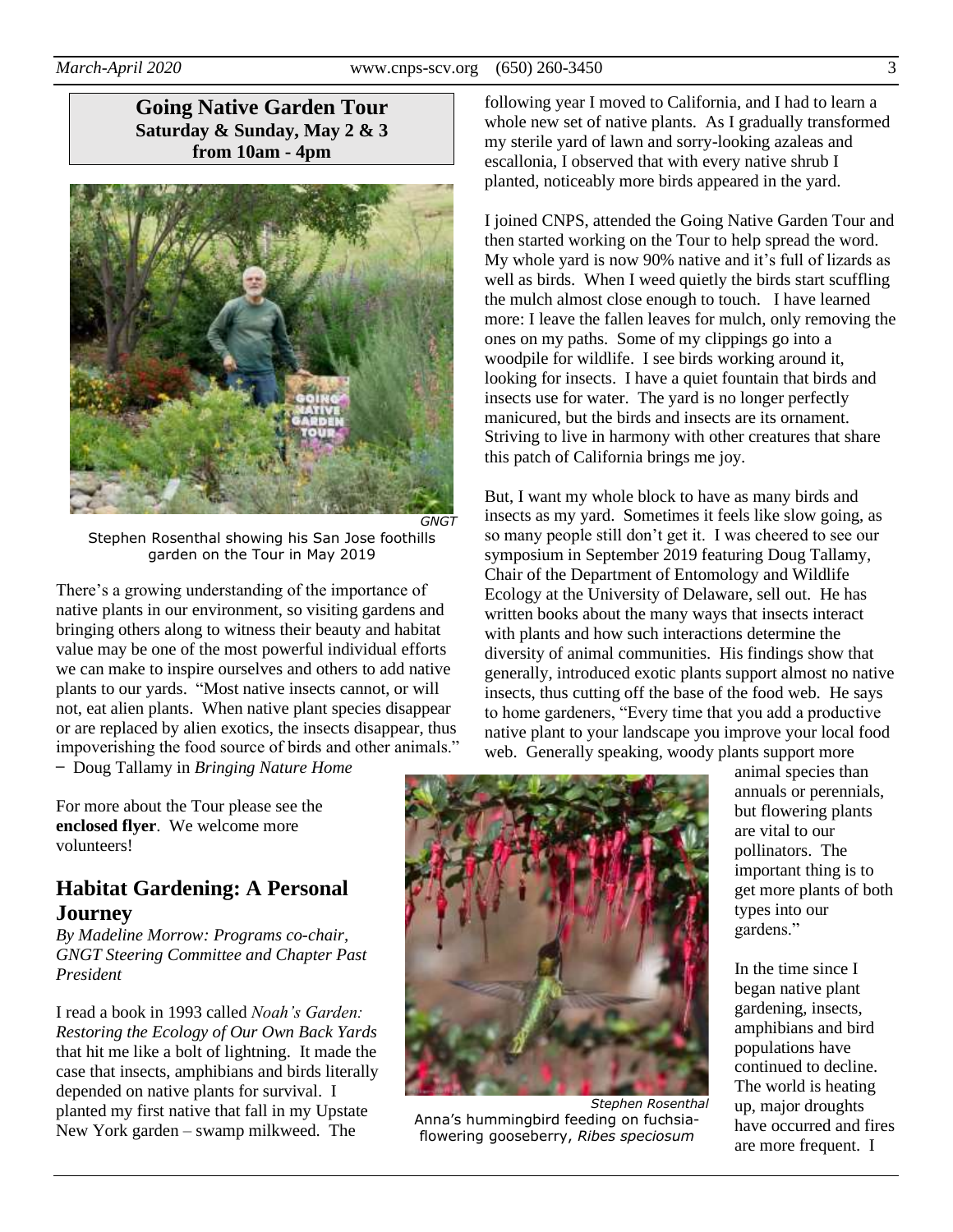4 www.cnps-scv.org (650) 260-3450 *March-April 2020*

am hoping that more people are now paying attention to Doug Tallamy's message: "Though vital as short-term refuges, nature preserves are not large enough to meet all our ecological needs so we must restore the natural world where we live, work, and play." Check out the Gardening menu on our Chapter website **[www.cnps-scv.org](http://www.cnps-scv.org/)** for ideas to make your yard more hospitable for insects, birds and other pollinators.

# **CONSERVATION CORNER**

#### **Conservation Committee**

Our Chapter's conservation committee will be meeting on **Tuesdays, March 10** and **April 7** at **7:30pm** at the PCC in Palo Alto. Please join us in our important work! For questions, comments or concerns, contact Conservation Committee Chair Carolyn Dorsch at cdorsch@cnps-scv.org or (650) 804-6162. For **directions** to the PCC, see the previous Keying with Natives article.

#### **2020 Northern California Botanist's Symposium – Now on YouTube!**

Stephen Rosenthal videoed 25 of the sessions from the recent conference held at Chico State, on January 13-14. To find the video list, visit **[www.youtube.com](https://www.youtube.com/playlist?list=PLyHJjt9y0tE03i41ppFZFvxEo9wOvDpZ2)** and search for "Northern California Botanists 2020 CNPS-SCV."

For all of our Chapter's videotaped talks, see our YouTube channel at **[youtube.com/user/sailinsteve1/featured.](https://www.youtube.com/user/sailinsteve1/featured)**

# **IN MEMORIAM**

# **Patrick Peter Pizzo 1944 – 2020**

Long time Chapter member, GWN speaker, nursery volunteer and San Jose Parks advocate Patrick Pizzo has passed. An extraordinary



community volunteer and resource, Pat was a native plant expert, oak tree lover, co-founder of Friends of Guadalupe Oak Grove Park, designer of **Fontana Park's [native plant](http://cnps-scv.org/gardening/339-native-plantings-in-jeffrey-fontana-park)  [islands](http://cnps-scv.org/gardening/339-native-plantings-in-jeffrey-fontana-park)**, gifted speaker and a regular vocal and articulate advocate for the City to follow through on promises made.

Patrick often helped staff our CNPS information tables, sharing his knowledge with the public. He led by example and never shied away from hard work and jumping in and getting his hands dirty.

Pat's energy and enthusiasm was a force of nature that cannot be replaced. Rest in peace, Pat Pizzo; we'll continue to take inspiration from you, keep advocating for more pollinator gardens and continue to protect the native plants you loved.

*Editor's note:* I was introduced to Pat when he wrote an article describing his Capitancillos Drive project for our newsletter in 2012, on page 5, here: **[www.cnps](http://cnps-scv.org/images/BlazingStar/bs1112.pdf)[scv.org/images/BlazingStar/bs1112.pdf](http://cnps-scv.org/images/BlazingStar/bs1112.pdf)**. The project is a garden of shrubs native to California chaparral that he began planting in 2002 after retiring from San Jose State.

# **CHAPTER SERVICE OUTINGS**

#### **Edgewood Restoration**

Help restore habitat at Edgewood Park and Natural Preserve, known for fabulous wildflowers and amazing diversity near Redwood City. Sturdy gloves are recommended; you might also want to bring sunscreen, water, a hat, layered clothing and wear long sleeves/pants.

We weed year-round **every Friday at 9am**. With the return of Daylight Savings Time, our **5:30pm Wednesday sessions will resume on March 11**. For more information including meeting places, visit **[www.cnps-scv.org/](http://www.cnps-scv.org/restoration/edgewood-park) [restoration/edgewood-park,](http://www.cnps-scv.org/restoration/edgewood-park)** contact Wednesday leader Ken Himes at (650) 591-8560 or Friday leader Paul Heiple at pheiple@gmail.com or (650) 854-7125.

#### **Alum Rock Park Volunteers**

Come help us weed out invasive plants at this natural gem of San Jose. Our habitat restoration efforts allow the native plants to "come to light."

We have weeding sessions **every Monday morning** and an **Inspiration Point Walk-and-Weed Day the third Saturday morning** of each month. Please visit **[groups.io/g/AlumRockParkVolunteers](https://groups.io/g/AlumRockParkVolunteers)** to check the schedules or join the email list. You may also visit **[www.cnps-scv.org/restoration/alum-rock-park](http://www.cnps-scv.org/restoration/alum-rock-park)** to learn what to bring and get directions to the usual meeting places.

In addition to the weekly Monday volunteers, Stephen Rosenthal recently worked with the San Jose Parks Department and 20 volunteers to build a shade structure at the Todd Quick restoration area. He also continues to work with corporate volunteer groups, including a recent hightech company that came out in February. For more information contact Stephen at sailinsteve@sbcglobal.net or (650) 260-3450.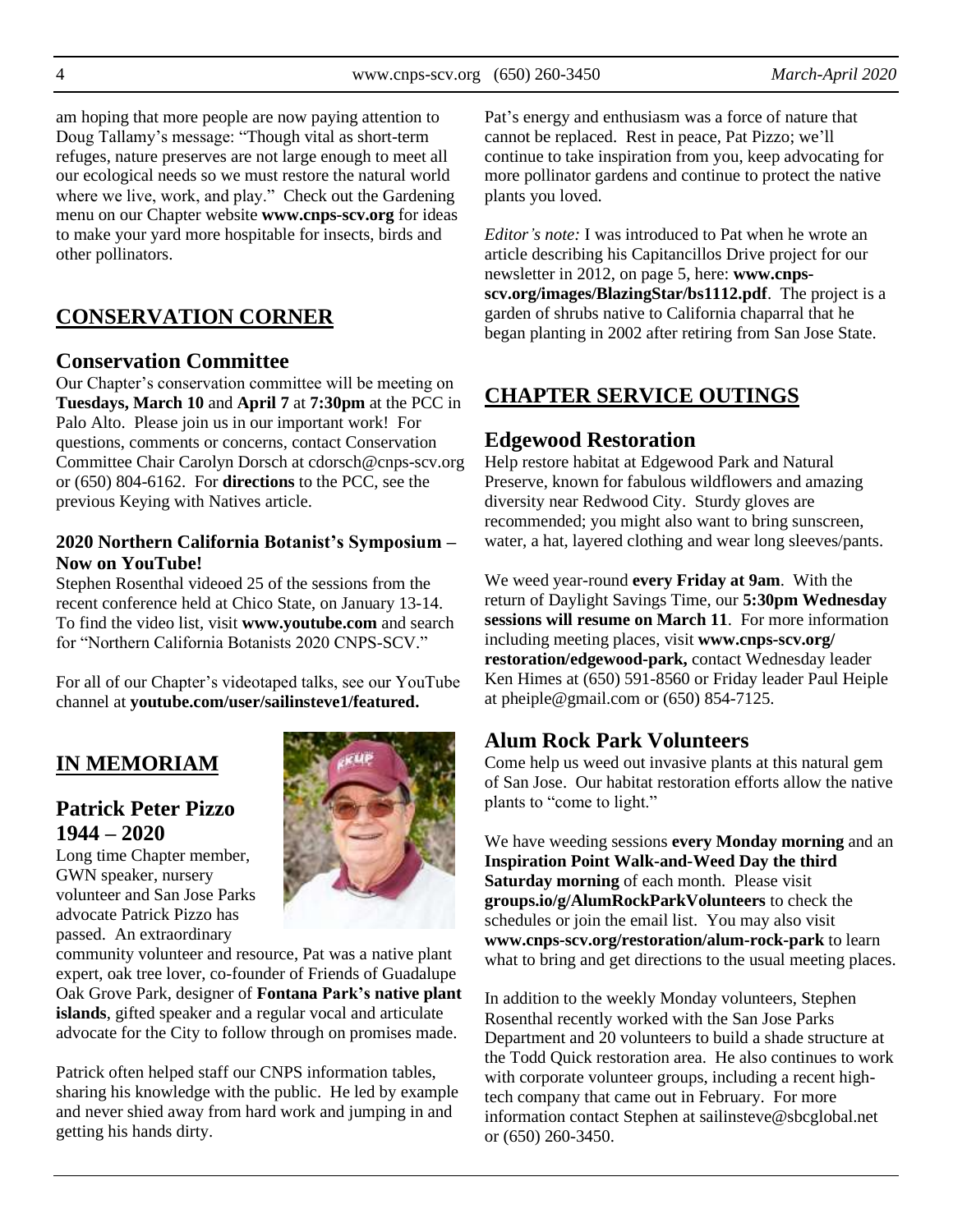#### **Lake Cunningham Native Garden**

The California Native Garden project in Lake Cunningham Regional Park controls invasive plants in a 1.5-acre area and beautifies it with California native wildflowers, perennials, shrubs and trees.

Lake Cunningham Native Garden workdays take place **every Saturday, 9am - noon**. Volunteers are invited to sign up at **[lakecunninghamnativegarden.org/volunteer](http://lakecunninghamnativegarden.org/volunteer)**. The park is located at 2305 S. White Road in San Jose. For more information, contact Arvind Kumar at **[chhaprahiya@yahoo.com](mailto:chhaprahiya@yahoo.com)**.

#### **CHAPTER FIELD TRIPS**

Chapter field trips are free and generally open to the public. They are oriented to conservation, protection and enjoyment of California native plants and wildlife, and we adhere to all rules and guidelines for the lands on which we are visiting.

**In our region it is very important to be prepared for hiking on rugged and steep terrain, wide temperature ranges and rapidly changing conditions at any time of year. All participants should wear sturdy footwear and carry sufficient water, sun protection, food, clothing layers, personal first aid and other supplies you may need. If you have any questions about your ability to participate in a particular field trip, please contact the trip leader in advance.**

Cell service is mainly restricted to cities and major highways. To find your way to an outing do not rely solely on your phone.

Check our field trips page **[www.cnps-scv.org/activities/](http://www.cnps-scv.org/activities/field-trips/) [field-trips](http://www.cnps-scv.org/activities/field-trips/)** for changes and additional field trips.

#### **Sun Mar 8 9am - 1pm Stile Ranch Trail Hike in Santa Teresa County Park (San Jose)**

Join Dee and Ken Himes for a 3- to 4-mile early spring wildflower hike along Stile Ranch Trail, through serpentine grasslands and chaparral. This will be a great trip for those who are new to field trips and native plants, as well as those who are interested in plants and flowers endemic to serpentine soils and seeps.

The hike will be moderate in intensity with steep slippery slopes. We are starting earlier in the day to beat limited parking space and the heat as it gets pretty HOT, and there's no overhead shade until we get to the Fortini Trail to make our way back to the trailhead. Bring extra water, snacks, a bag lunch, a wide brim hat and walking stick(s). We'll meet at the parking lot off San Vicente Ave. at **9am**. Parking there is free.

**Directions**: Coming from Hwy 85, exit onto Almaden Expy. south and continue until it ends at Harry Rd. Turn right onto Harry Rd., then left onto McKean Rd. At the stop sign, turn left (north) onto Fortini Rd. then left again onto San Vicente Road. Our parking area is on the right along San Vicente Ave. We'll meet at the [Stile Ranch Trail](https://www.google.com/maps/place/Stile+Ranch+Trailhead,+San+Vicente+Ave,+San+Jose,+CA+95120/@37.2033071,-121.8081597,17z/data=!3m1!4b1!4m5!3m4!1s0x808e2fe39cf0ea07:0xf33010990ce003d!8m2!3d37.2032995!4d-121.8059469)  [Entrance](https://www.google.com/maps/place/Stile+Ranch+Trailhead,+San+Vicente+Ave,+San+Jose,+CA+95120/@37.2033071,-121.8081597,17z/data=!3m1!4b1!4m5!3m4!1s0x808e2fe39cf0ea07:0xf33010990ce003d!8m2!3d37.2032995!4d-121.8059469) (labeled Fortini Trailhead on Google Maps).

There are no restroom facilities at our trailhead parking. There are facilities and additional parking back on McKean Rd. across from Fortini Rd. in the new Calero Park Rancho San Vicente Parking Area. DO NOT GO TO THE MAIN AREA OF SANTA TERESA COUNTY PARK - WE WILL NOT BE THERE. For more information call Ken at (650) 591-8560 or email Dee at dee4cnps@gmail.com.



Nick Ward of our Chapter Photo Group took the above photo of false Solomon's seal, *Maianthemum stellatum,* in Windy Hill Open Space Preserve, April 2018

#### **Sun Mar 15 10am - 4pm San Bruno Mountain State & County Park (Brisbane)**

Join Ken and Dee Himes for a hike along the Summit Loop Trail to see early flowering plants in the coastal scrub and coastal grassland plant communities. We expect to see footsteps of spring (*Sanicula arctopoides*), Franciscan wallflower (*Erysimum franciscanum*) and the endemic San Bruno Mountain manzanita (*Arctostaphylos imbricata*). The hike will be 3.5 to 4 miles in length with 800 feet in elevation changes.

Dress warmly in layers as it can be very windy, and wear sturdy shoes or hiking boots. Hiking poles are recommended as some areas are very steep. Bring snacks, a sack lunch and liquids for the day. Heavy rain cancels.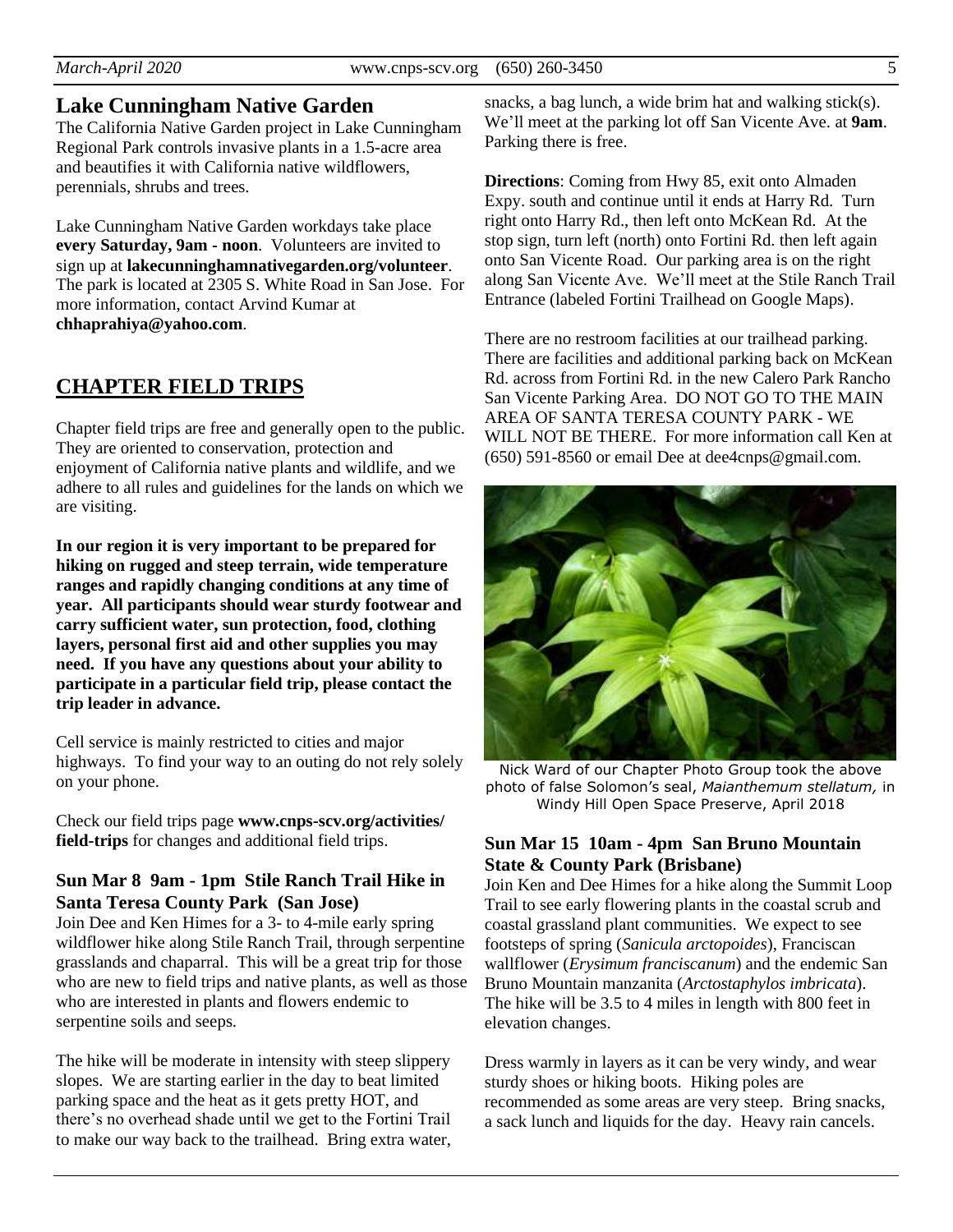6 www.cnps-scv.org (650) 260-3450 *March-April 2020*

For more information call Ken at (650) 591-8560 or email Dee at dee4cnps@gmail.com.

**Directions:** From Hwy. 101 northbound, take the Old Bayshore/Brisbane exit and proceed north on Old Bayshore, past the town of Brisbane. Make a left turn onto Guadalupe Cyn. Pkwy., and follow it uphill (west) about a mile and a half to the [park entrance.](https://www.google.com/maps/place/San+Bruno+Mountain+State+%26+County+Park/@37.6968729,-122.4350344,377m/data=!3m1!1e3!4m5!3m4!1s0x808f793845e4eebd:0xca4225f59f66fdd8!8m2!3d37.6968729!4d-122.4339347) We will meet at the parking lot just beyond the entrance kiosk. There is a \$6/day parking fee at the pay station; bring exact change or credit card.

#### **Sun Mar 22 9am - 12pm Bird and Plant ID Walk at Lake Cunningham Park (San Jose)**

As spring begins, join us for a **beginner's** bird and plant identification walk through Lake Cunningham Park. This park is a major destination for waterfowl and migratory birds and its native garden draws many birds due to its habitat value. On this walk, Vicki Silvas-Young will show

you how to identify the common birds of our area, as well as the native plants they depend on for food, shelter and nesting places.

The distance is 4 miles round-trip on a level path. Bring a hat, water, your bird and plant list, and binoculars. Wear comfortable walking shoes.

**Directions:** Meet at the Marina building at **9am**. The Marina is on the western shore of the lake, next to Raging Waters, at the opposite end of the park from the main entrance on White Road. Parking fee is \$6. In Google Maps, search for "Lake Cunningham Marina" to be directed to the Marina.

Space is limited. Please RSVP via our Chapter Meetup page:

**[meetup.com/California-Native-Plant-Society-Santa-](https://meetup.com/California-Native-Plant-Society-Santa-Clara-Valley-Chapter/)[Clara-Valley-Chapter](https://meetup.com/California-Native-Plant-Society-Santa-Clara-Valley-Chapter/)**/ to **reserve your spot**. Cosponsored by CNPS, Santa Clara Valley Audubon Society and Santa Clara Valley Open Space Authority.

#### **Thu-Sun Apr 2-5 Carrizo Plain National Monument Car Camp (San Luis Obispo County)**

Ken and Dee Himes will lead a botanical visit to the Carrizo Plain. Whether there are carpets of bloom or not, we will enjoy the flora and fauna of Carrizo, in canyons and along ridges. Reserved campgrounds are not available in Carrizo. We will car camp or dry camp as needed.

This trip is limited to 15 people given the situation. For trip details and to **reserve your spot**, contact leaders Ken and Dee Himes at dee4cnps@gmail.com.

#### **Sun Apr 12 10am-4pm Mount Tamalpais North Side Loop Hike (Marin County)**

Join Ken and Dee Himes for a fairly long and rough loop hike through Douglas-fir woodland and serpentine chaparral, where the area is quite diverse with various species of *Ceanothus* and *Arctostaphylos*. We expect to see *Ceanothus jepsonii* and the endemic *Arctostaphylos montana* ssp*. montana*, not found in the Santa Cruz Mountains. We will also walk through a picturesque sergeant cypress (*Hesperocyparis sargentii*) woodland.

Wear sturdy hiking boots with ankle support for rough trails, about 4 miles in length, with gradual elevation gain/loss of 500 feet. Bring snacks, lunch and water.

> **Directions:** Take Hwy. 101 north, across the Golden Gate, to the Hwy. 1/Stinson Beach turn-off and follow the signs to Mt Tamalpais, turning right onto Panoramic Hwy. At Pantoll Campground, take the right branching road, which is Pantoll Rd., until you intersect Ridgecrest Dr. Cross Ridgecrest into the [Rock Spring](https://www.google.com/maps/place/Rock+Spring+Trailhead/@37.910698,-122.6148621,17z/data=!3m1!4b1!4m5!3m4!1s0x80859171bbdb688b:0x5672a7f0e8440151!8m2!3d37.910698!4d-122.6126681)  [Parking Area.](https://www.google.com/maps/place/Rock+Spring+Trailhead/@37.910698,-122.6148621,17z/data=!3m1!4b1!4m5!3m4!1s0x80859171bbdb688b:0x5672a7f0e8440151!8m2!3d37.910698!4d-122.6126681)

> We'll meet at **10am** sharp at the Rock Spring trailhead. Travel time/distance to the parking area is about 30 min./10 mi. from the Hwy. 1/Stinson Beach turn-off onto Hwy. 1. Allow for additional travel time through San Francisco. For more information, email dee4cnps@gmail.com.

**Thu Apr 16 10am-4pm Rancho San Vicente/Calero County Park (San Jose)**

Join Judy Fenerty for a 4- to 6-mile moderately strenuous hike through the Rancho San Vicente addition to Calero County Park. Rancho San Vicente has significant serpentine grasslands as well as oak savanna, chaparral and riparian areas and striking views of the Almaden Valley and Calero Reservoir.

As part of this trip, we will search for and record a few targeted rare plant species, including woodland monolopia, *Monolopia gracilens*. No previous recording experience is necessary: you can also just join us for the hike!

# *Joerg Lohse* Blue dicks, *Dipterostemon capitatus*  ssp*. capitatus* (**[Revision 7, Dec](https://ucjeps.berkeley.ecu/eflora/supplement_summary.html#rev7)  [2019, Jepson Eflora](https://ucjeps.berkeley.ecu/eflora/supplement_summary.html#rev7)**) can be found on Mount Tamalpais. Feb. 2020

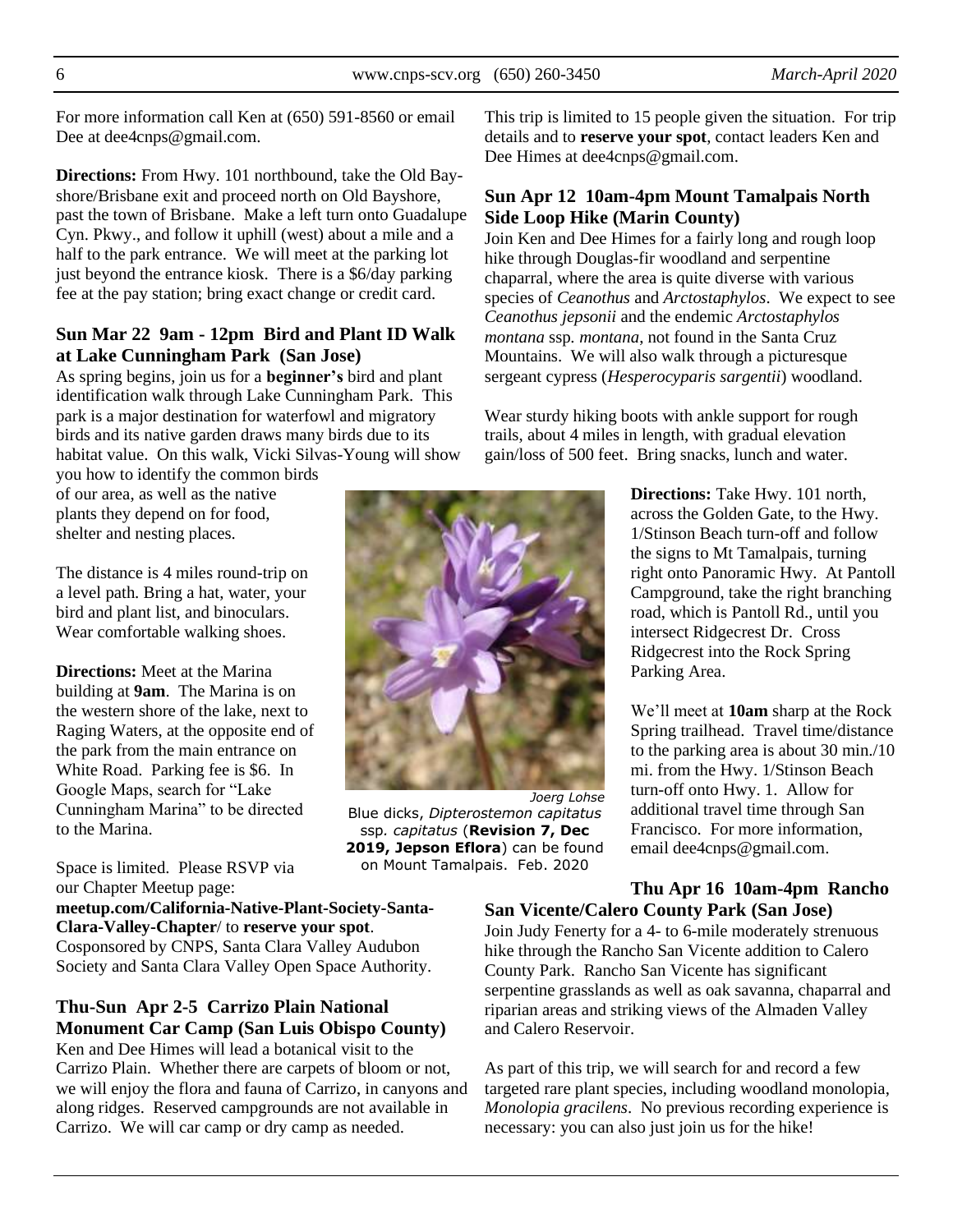We will be following ranch roads, some of which are rough, rocky and slippery. We may go off-road to see some species and could have an elevation gain of around 1,000 feet. Wear sturdy hiking footwear. Much of the area has little or no shade. Dress in layers and bring plenty of water! Be aware that cattle may be present.

**Directions**: Meet in the new parking lot with restrooms and potable water on McKean Rd. across from Fortini Rd. in San Jose. For more information contact Judy Fenerty at judy@fenerty.com (preferred), or (408) 655-3493.

#### **Mon-Thu Apr 27–30 Mojave National Preserve (San Bernardino County)**

Join leaders Patricia Evans and Joe Cernac on an away trip to the high eastern Mojave Desert. In general, our explorations will be above 3,000 feet. With a bit of last year's summer rainfall and an early start to this winter's wetness, perennials should be doing well. We cross our fingers for an abundance of annuals.

Reservations have been made at Hole in the Wall group camp. We plan on three full days of hiking (Tuesday – Thursday) to places such as Mitchell Caverns, Kelso Dunes, Granite Pass and Granite Mountain. As for the travel days (Monday and Friday), we plan to meet at other possible highlights along the way. (Details will be provided upon registration).

Space is limited to 20 **CNPS members**. For more information or to **reserve your spot**, contact Patricia Evans at paevans@stanfordalumni.org or (650) 949-2801.

# **ID CALIFORNIA NATIVE PLANTS**

### **PlantID.net: Online Ceanothus Guide**

*By Chapter member Bruce Homer-Smith*

Our Chapter's Bruce Homer-Smith, with help from Ken Hickman, has developed an online interactive guide to San Francisco Peninsula Ceanothus, covering the seven *Ceanothus* species that you'll likely encounter between Santa Cruz and San Francisco. You enter information you observe such as leaf arrangement, whether it's in bloom today, flower color and what county you're in. Then the guide shows you an illustrated list of possible *Ceanothus*. When you click on a plant you're interested in, you get a photo essay with lots of pictures and captions describing the key characteristics of the plant you've selected.

You can visit the ceanothus guide directly at **[PlantID.net/PlantList.aspx?sf+peninsula+ceanothus](https://plantid.net/PlantList.aspx?sf+peninsula+ceanothus)**. To see the video demo, visit **[PlantID.net/?Help=demo.](https://plantid.net/?Help=demo)**



The ceanothus guide is one of dozens of ID guides you can find in **[PlantID.net](https://plantid.net/)**. This website is a non-commercial educational tool designed to help curious people learn about plants. It covers all California plants found in the wild, based on the Calflora.org taxonomy and over 100,000 ID photos and illustrations.

Bruce has been developing PlantID.net as a retirement project for the past eight years and has focused on Peninsula topics since he moved to Los Altos several years ago. Edgewood Park and Natural Preserve has recently adopted PlantID.net as its photo database for docent training. You can contact Bruce at bruce@PlantID.net.

#### **Save a Tree!**

Blazing Star newsletters are always online at the Chapter website's newsletter page: **[www.cnps-scv.org/blazing](http://www.cnps-scv.org/index.php/blazing-star-newsletter)[star-newsletter.](http://www.cnps-scv.org/index.php/blazing-star-newsletter)** Please contact membership@cnps-scv.org if you would like to receive this newsletter by email only.

Our Chapter emails announcements about upcoming events (talks, hikes, sales, wildflower show, garden tour), alerts, last-minute notices and late-breaking news. To subscribe to the list, please visit **[www.cnps-scv.org/about-us/contact](http://www.cnps-scv.org/about-us/contact-us)[us](http://www.cnps-scv.org/about-us/contact-us)** and follow the instructions there**.**

**DEADLINE FOR THE NEXT** *BLAZING STAR*

**Saturday, April 4**

**carol.mattsson@gmail.com or (408) 255-3767**